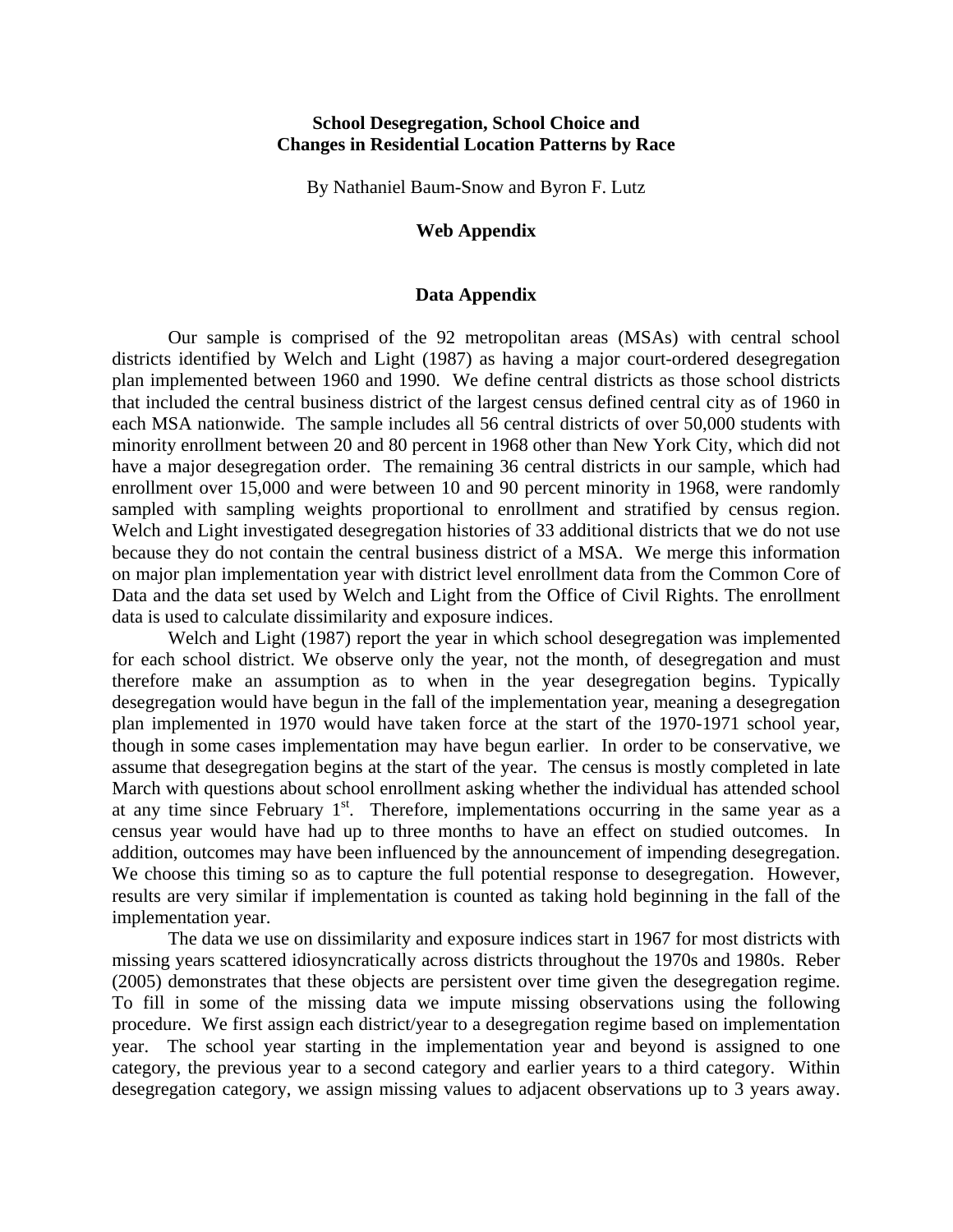Missing observations equidistant from two non-missing observations are imputed as the mean of the non-missing observations. This still leaves almost no data on the indices before the mid-1960s. However, based on evidence in Cascio et al. (2008), we assign school districts in the Confederacy a dissimilarity index of 1 in 1960. Similarly, we assign these districts an exposure index of 0 in 1960. These adjustments to the data significantly increase the sample size for the IV specifications in Table 6.

To construct demographic information on 1970-definition school districts, we compile census data from the tract, place, school district and county levels of aggregation for 1960, 1970, 1980 and 1990. We construct digital (GIS) maps of 1970 geography school districts using the 1969-1970 School District Geographic Reference File from the Census. This file indicates the fraction by population of each census tract that fell in each school district in the country. Those tracts split across school districts we allocate to the school district comprising the largest fraction of the tract's population. In 50 of our sampled central districts, there is no such allocation necessary. Using the resulting 1970 central school district digital maps, we allocate tracts in 1960, 1980 and 1990 to central school districts or suburbs based on the locations of their centroids. The 1970 definition central districts located in regions not tracted in 1970 all coincide with county geography which we use instead.

Accurate allocation of tracts in 1960, 1980 and 1990 to 1970 district geographies, built as amalgamations of 1970 definition census tracts, that did not coincide with counties required several steps. The reason is that tract geographies in periods other than 1970 sometimes include water that was not in the 1970 tract geography. Therefore, some tract centroids from other years are in regions that were not in a 1970 tract only because they are on the water. To handle this issue, we clip 1960, 1980 and 1990 tract geographies to the polygon formed by aggregating 1970 tract geography and recalculate centroids constrained to be within tracts before assigning tracts to 1970 definition central school districts. Tract data for suburban regions utilize this same clipped geography unless the clipping process reduces tract area by more than 90% in which case we use the original unclipped geography to calculate centroids.

Central district aggregate demographic data is built by aggregating tract data in each year except in two circumstances. If tract data did not exist or incompletely covered a district in 1960 or 1970 and it was a county district, we use census county aggregate data instead. The Lawton, OK and Amarillo, TX districts are the only two that were not fully tracted in 1960 and did not conform to county boundaries. 1960 demographic information for these districts are handentered from the printed 1960 census volume place data. Information on 1999 definition MSAs was built using county aggregates and New England County Metropolitan Areas for New England.

Census data from 1960 was the most challenging to compile and process. We obtain some census tract and county information from the National Historical Geographical Information Systems (NHGIS, nhgis.org), which compiles data from various electronic sources and has high quality geospatial information. The 1960 Census breaks out most variables of interest for whites and nonwhites but not blacks. Because blacks represented 92 percent of nonwhites in 1960 nationwide, we found it to be a reasonable approximation to measure black counts simply by rescaling nonwhite counts by the fraction of total nonwhite population in the tract or county that was black. The 1960 tract data, used for the spatial analysis, requires additional adjustments because this data set does not include school enrollment broken out by race. Instead it reports total enrollment and total public enrollment for elementary and high school separately. As an example, we impute tract public elementary enrollment counts for blacks as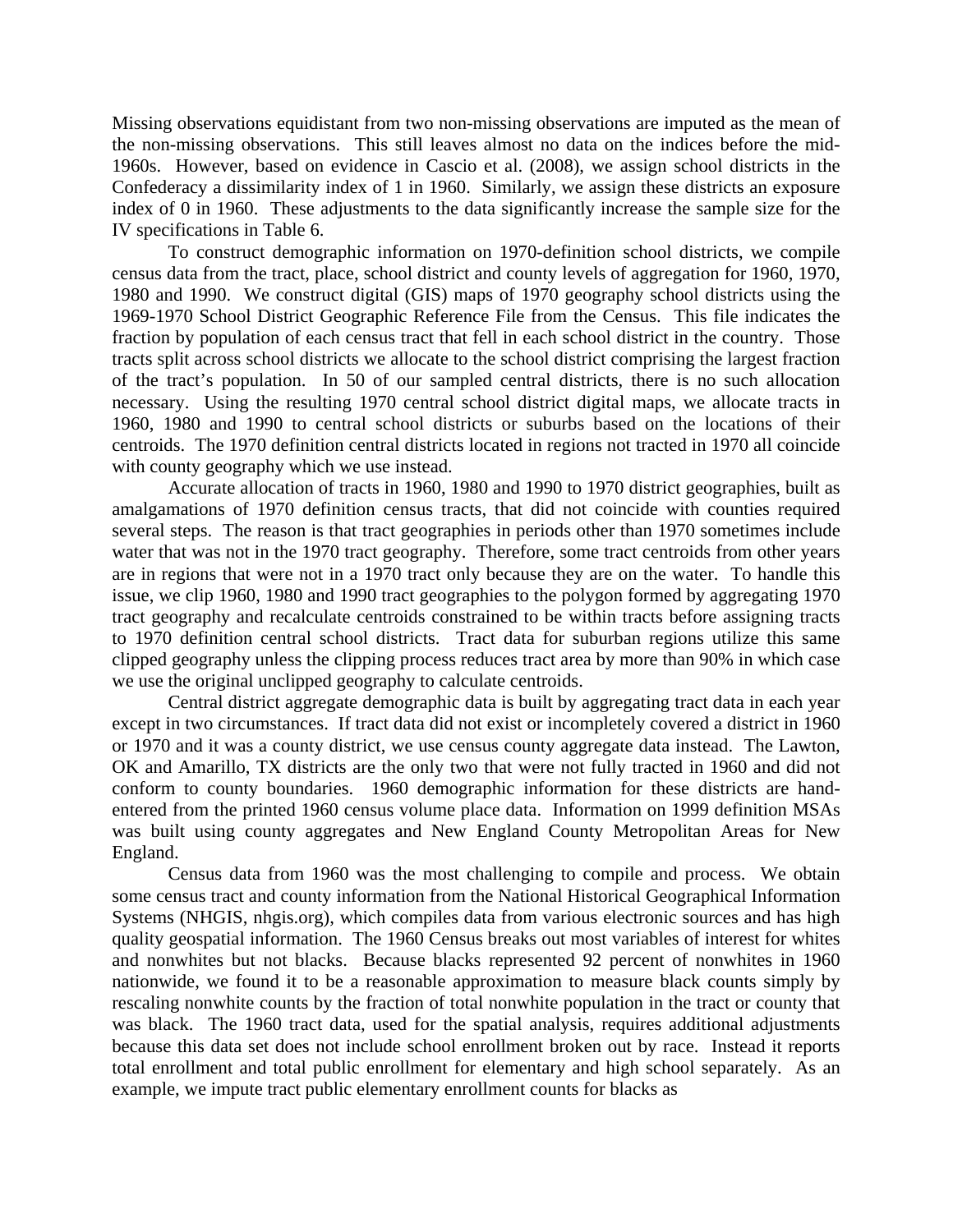$\overline{\phantom{a}}$ J  $\begin{array}{|c|c|c|c|}\n\hline\ntotal\,back\,population\end{array}$ L L  $\overline{\phantom{a}}$  $\rfloor$  $\boxed{\frac{nonwhite\,population\,5-14}{total\, population\,5-14}}$ L L total nonwhite population total black population total population 5 -14 (total public elementary enrollment)  $\frac{\text{nonwhite population 5 - 14}}{\text{1}}$ 

To build white public enrollment counts we replace nonwhite and black populations with white population in the above expression. High school enrollment counts are calculated analogously using the 15-19 year old age group. (Census aggregate data from 1960 only includes age by race for 5 year intervals.) Because of the high levels of residential segregation in 1960, the assumption that each race in a census tract has the same propensity to send children to public and private school is not strong. Indeed, corroboration with county based enrollment counts by race reveals county estimates of public enrollment counts that are on average 5 percent greater than tract based estimates for blacks, likely because of lower private enrollment rates for blacks than whites. Central district median family income for 1960 is derived by assuming a uniform distribution within \$1,000 intervals for whites and nonwhites separately. We assign blacks the median nonwhite income. Districts not tracted in 1960 are assigned median family income as reported in printed census volumes.

County aggregates from 1960 on age by white/nonwhite we take from the NHGIS. County aggregate information on school enrollment by white/nonwhite and public/private we collect from published census tables. As with the 1960 tract data, we rescale all nonwhite counts by the ratio of total black population to nonwhite population to generate estimated black counts.

Census aggregates from other decades are taken from the Summary Tape File 4 tabulations. In each year after 1960, tract information is from STF4a. County information is from STF4c in 1970 and 1990 and STF4b in 1980. STF4 breaks out all counts by race such that no imputation adjustments are necessary as they were in 1960.

We use the census school district tabulation file to calculate the number of districts in each MSA in 1970.

Central business districts are taken from the 1982 Economic Census. The 1982 economic census reports the set of census tracts that local business people conceive of as being the central business district in each MSA. We take the centroid of the spatial aggregate of these tracts, which checks reveal corresponds to what is typically considered to be the downtown location in most cities.

Online Appendix Table A1 has a detailed description of each central district in our sample.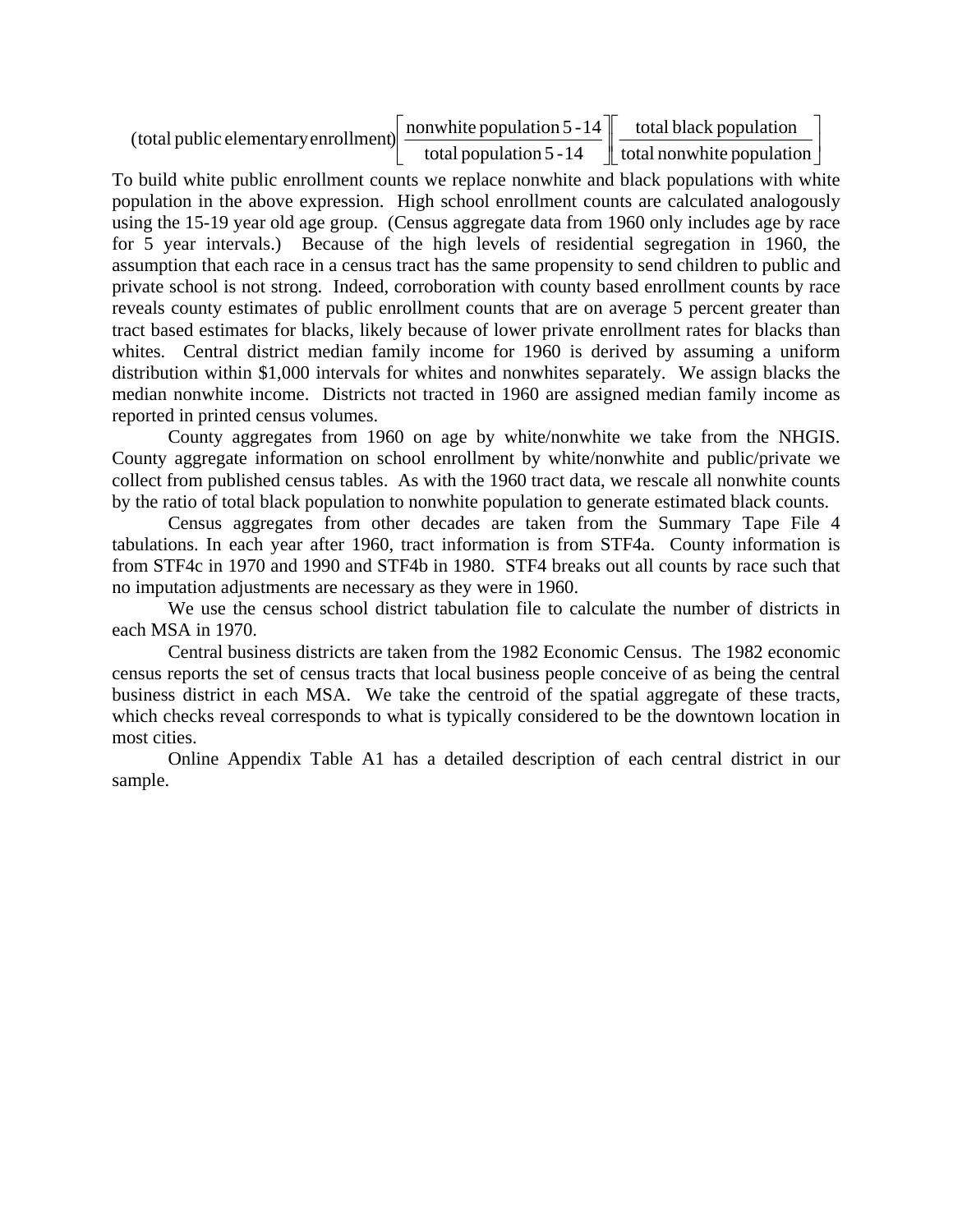| City of Central<br>District | State of<br>Central<br>District | 1970 MSA<br>Enrollment | 1970<br>Central<br>District<br>Enrollment | 1970 CD<br>Public<br>Enrollment                          | 1970 CD<br>Public %<br><b>Black</b> | Deseg-<br>regatio<br>n Year | County<br>District        |
|-----------------------------|---------------------------------|------------------------|-------------------------------------------|----------------------------------------------------------|-------------------------------------|-----------------------------|---------------------------|
|                             |                                 |                        |                                           | <b>Panel A: Large Central School Districts in Sample</b> |                                     |                             |                           |
| Birmingham                  | AL                              | 178                    | 69                                        | 65                                                       | 52%                                 | 1970                        | N <sub>o</sub>            |
| Mobile                      | AL                              | 99                     | 84                                        | 72                                                       | 42%                                 | 1971                        | Yes                       |
| Tucson                      | AZ                              | 83                     | 56                                        | 53                                                       | 4%                                  | 1978                        | N <sub>o</sub>            |
| Fresno                      | CA                              | 115                    | 59                                        | 57                                                       | 9%                                  | 1978                        | No                        |
| Los Angeles                 | CA                              | 1,538                  | 698                                       | 614                                                      | 23%                                 | 1978                        | N <sub>o</sub>            |
| Oakland                     | CA                              | 377                    | 69                                        | 60                                                       | 56%                                 | 1966                        | N <sub>o</sub>            |
| Sacramento                  | CA                              | 189                    | 53                                        | 48                                                       | 12%                                 | 1976                        | N <sub>o</sub>            |
| San Diego                   | CA                              | 299                    | 132                                       | 122                                                      | 12%                                 | 1977                        | No                        |
| San Francisco               | CA                              | 279                    | 108                                       | 84                                                       | 26%                                 | 1971                        | Yes                       |
| Denver                      | CO                              | 270                    | 104                                       | 89                                                       | 14%                                 | 1974                        | $\mathbf{Yes}^\mathbf{C}$ |
| Wilmington*                 | DE                              | 110                    | 18                                        | 14                                                       | 73%                                 | 1978                        | N <sub>o</sub>            |
| Fort Lauderdale             | FL                              | 122                    | 122                                       | 110                                                      | 21%                                 | 1970                        | Yes                       |
| Jacksonville                | FL                              | 151                    | 129                                       | 120                                                      | 28%                                 | 1971                        | Yes                       |
| Lakeland                    | <b>FL</b>                       | 53                     | 53                                        | 51                                                       | 23%                                 | 1969                        | Yes                       |
| Miami                       | FL                              | 263                    | 263                                       | 233                                                      | 23%                                 | 1970                        | Yes                       |
| Orlando                     | FL                              | 126                    | 84                                        | 79                                                       | 18%                                 | 1972                        | Yes                       |
| Tampa                       | FL                              | 213                    | 112                                       | 102                                                      | 18%                                 | 1971                        | Yes                       |
| Titusville                  | FL                              | 63                     | 62                                        | 58                                                       | 11%                                 | 1969                        | Yes                       |
| West Palm Beach             | FL                              | 72                     | 72                                        | 64                                                       | 27%                                 | 1970                        | Yes                       |
| Atlanta                     | GA                              | 411                    | 95                                        | 88                                                       | 64%                                 | 1973                        | N <sub>o</sub>            |
| Chicago                     | ${\rm IL}$                      | 1,674                  | 724                                       | 542                                                      | 54%                                 | 1982                        | N <sub>o</sub>            |
| Indianapolis                | IN                              | 305                    | 110                                       | 98                                                       | 35%                                 | 1973                        | N <sub>o</sub>            |
| Wichita                     | KS                              | 101                    | 67                                        | 61                                                       | 13%                                 | 1971                        | No                        |
| Louisville*                 | KY                              | 226                    | 60                                        | 50                                                       | 45%                                 | 1975                        | N <sub>o</sub>            |
| <b>Baton Rouge</b>          | LA                              | 97                     | 72                                        | 65                                                       | 34%                                 | 1970                        | Yes                       |
| New Orleans                 | LA                              | 293                    | 141                                       | 105                                                      | 66%                                 | 1961                        | Yes                       |
| Shreveport                  | LA                              | 84                     | 57                                        | 53                                                       | 45%                                 | 1969                        | Yes                       |
| <b>Boston</b>               | MA                              | 943                    | 118                                       | 85                                                       | 30%                                 | 1974                        | No                        |
| <b>Baltimore</b>            | MD                              | 498                    | 208                                       | 178                                                      | 65%                                 | 1974                        | Yes                       |
| Detroit                     | MI                              | 1,131                  | 322                                       | 261                                                      | 63%                                 | 1975                        | N <sub>o</sub>            |
| Minneapolis                 | <b>MN</b>                       | 502                    | 77                                        | 63                                                       | 8%                                  | 1974                        | No                        |
| Kansas City                 | <b>MO</b>                       | 329                    | 75                                        | 65                                                       | 47%                                 | 1977                        | No                        |
| St. Louis                   | MO                              | 604                    | 134                                       | 106                                                      | 64%                                 | 1980                        | Yes                       |
| Charlotte                   | NC                              | 197                    | 86                                        | 82                                                       | 29%                                 | 1970                        | Yes                       |

| <b>Table A1: Sample Districts and Attributes</b> |  |
|--------------------------------------------------|--|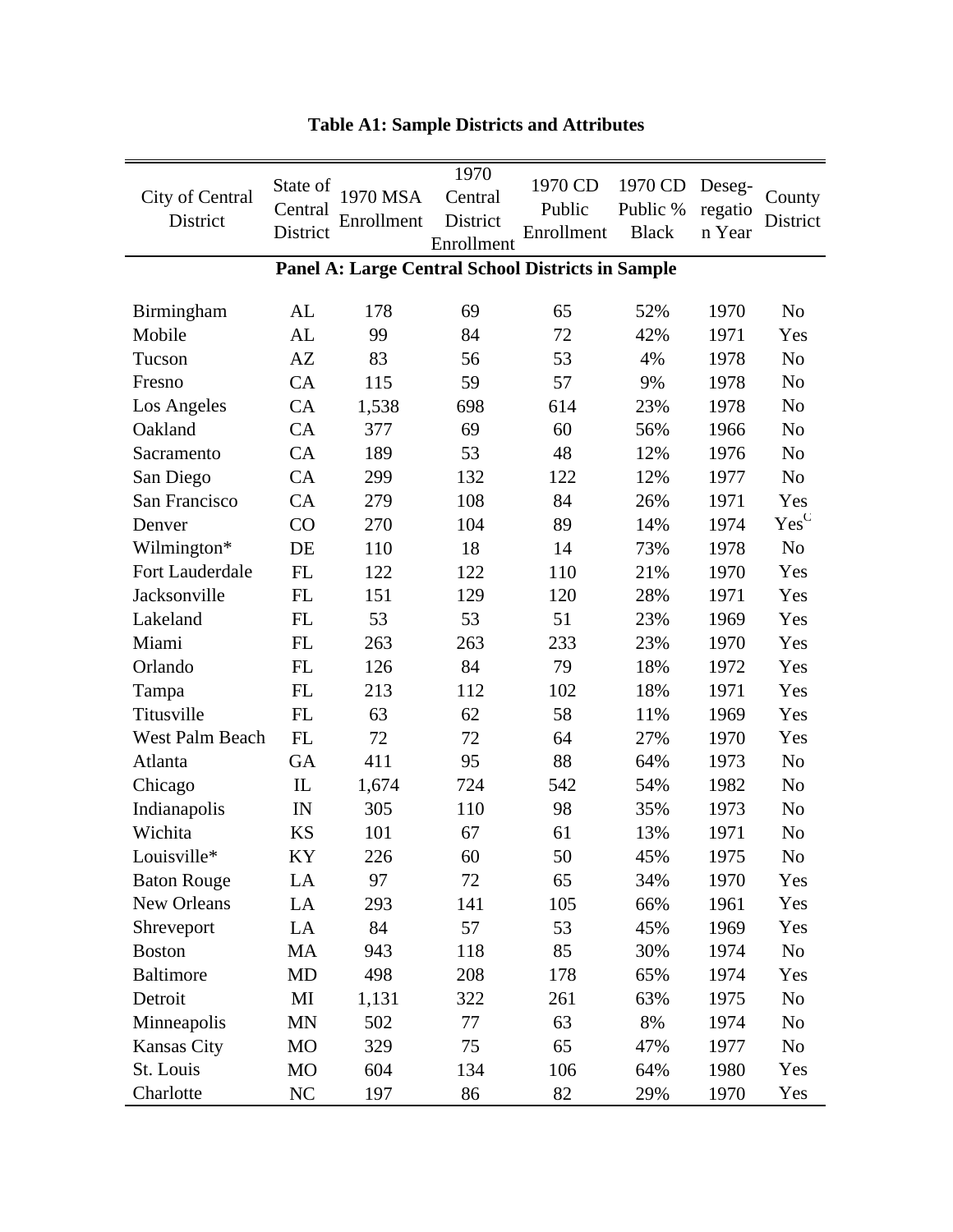| City of Central<br>District                                     | State of<br>Central<br>District | 1970 MSA<br>Enrollment                                       | 1970<br>Central<br>District<br>Enrollment | 1970 CD<br>Public<br>Enrollment | Public %<br><b>Black</b> | 1970 CD Desegre-<br>gation<br>Year | County<br>District |
|-----------------------------------------------------------------|---------------------------------|--------------------------------------------------------------|-------------------------------------------|---------------------------------|--------------------------|------------------------------------|--------------------|
|                                                                 |                                 | Panel A: Large Central School Districts in Sample, continued |                                           |                                 |                          |                                    |                    |
| Omaha                                                           | <b>NE</b>                       | 143                                                          | 78                                        | 58                              | 18%                      | 1976                               | N <sub>o</sub>     |
| Newark                                                          | <b>NJ</b>                       | 455                                                          | 90                                        | 78                              | 71%                      | 1961                               | No                 |
| Las Vegas                                                       | ${\rm NV}$                      | 71                                                           | 64                                        | 61                              | 12%                      | 1972                               | Yes                |
| <b>Buffalo</b>                                                  | NY                              | 326                                                          | 97                                        | 69                              | 37%                      | 1976                               | No                 |
| Akron                                                           | <b>OH</b>                       | 166                                                          | 63                                        | 54                              | 26%                      | 1977                               | No                 |
| Cincinnati                                                      | OH                              | 352                                                          | 102                                       | 77                              | 43%                      | 1973                               | No                 |
| Cleveland                                                       | <b>OH</b>                       | 582                                                          | 169                                       | 138                             | 56%                      | 1979                               | No                 |
| Columbus                                                        | OH                              | 263                                                          | 110                                       | 96                              | 27%                      | 1979                               | N <sub>o</sub>     |
| Dayton                                                          | <b>OH</b>                       | 236                                                          | 63                                        | 54                              | 36%                      | 1976                               | N <sub>o</sub>     |
| Toledo                                                          | OH                              | 144                                                          | 75                                        | 57                              | 26%                      | 1980                               | No                 |
| Oklahoma City                                                   | OK                              | 168                                                          | 74                                        | 69                              | 21%                      | 1972                               | N <sub>o</sub>     |
| Tulsa                                                           | OK                              | 125                                                          | 77                                        | 73                              | 13%                      | 1971                               | No                 |
| Portland                                                        | <b>OR</b>                       | 251                                                          | 81                                        | 70                              | 8%                       | 1974                               | No                 |
| Philadelphia                                                    | PA                              | 1,134                                                        | 411                                       | 265                             | 60%                      | 1978                               | Yes                |
| Pittsburgh                                                      | PA                              | 622                                                          | 107                                       | 70                              | 39%                      | 1980                               | No                 |
| Charleston                                                      | <b>SC</b>                       | 88                                                           | 63                                        | 56                              | 45%                      | 1970                               | Yes                |
| Greenville                                                      | <b>SC</b>                       | 141                                                          | 58                                        | 55                              | 21%                      | 1970                               | Yes                |
| El Paso                                                         | TX                              | 101                                                          | 63                                        | 60                              | 3%                       | 1978                               | No                 |
| Fort Worth                                                      | TX                              | 187                                                          | 87                                        | 83                              | 26%                      | 1973                               | No                 |
| Houston                                                         | TX                              | 469                                                          | 252                                       | 235                             | 32%                      | 1971                               | No                 |
| San Antonio                                                     | <b>TX</b>                       | 231                                                          | 83                                        | 73                              | 15%                      | 1969                               | No                 |
| Norfolk                                                         | VA                              | 262                                                          | 61                                        | 55                              | 41%                      | 1970                               | Yes                |
| Seattle                                                         | WA                              | 342                                                          | 95                                        | 82                              | 12%                      | 1978                               | No                 |
| Milwaukee                                                       | WI                              | 343                                                          | 158                                       | 120                             | 25%                      | 1976                               | N <sub>o</sub>     |
| <b>Panel B: Large Central School Districts Not in Sample</b>    |                                 |                                                              |                                           |                                 |                          |                                    |                    |
| Washington                                                      | DC                              | 754                                                          | 153                                       | 135                             | 93%                      | None                               | Yes                |
| Albuquerque                                                     | <b>NM</b>                       | 103                                                          | 86                                        | 80                              | 3%                       | None                               | Yes                |
| New York                                                        | NY                              | 1,746                                                        | 1,468                                     | 1,088                           | 35%                      | None                               | Yes                |
| <b>Panel C: Medium Sized Central School Districts in Sample</b> |                                 |                                                              |                                           |                                 |                          |                                    |                    |
|                                                                 |                                 |                                                              |                                           |                                 |                          |                                    |                    |
| Little Rock                                                     | <b>AR</b>                       | 87                                                           | 28                                        | 26                              | 38%                      | 1971                               | N <sub>o</sub>     |
| San Bernardino                                                  | CA                              | 277                                                          | 38                                        | 36                              | 14%                      | 1978                               | N <sub>o</sub>     |
| San Jose                                                        | CA                              | 268                                                          | 37                                        | 35                              | 2%                       | 1986                               | N <sub>o</sub>     |
| Vallejo                                                         | CA                              | 58                                                           | 14                                        | 13                              | 25%                      | 1975                               | N <sub>0</sub>     |

## **Table A1: Sample Districts and Attributes, continued**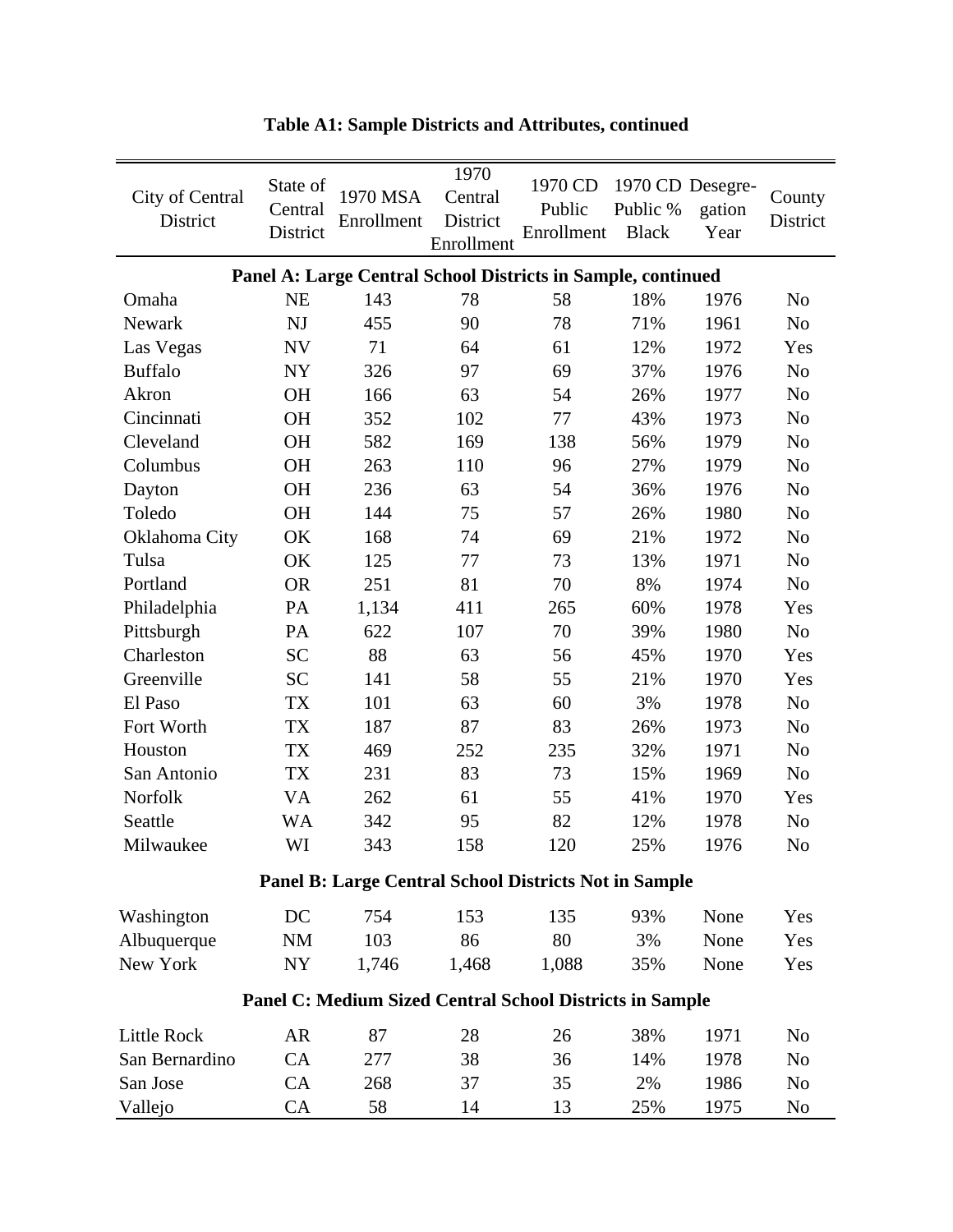| City of Central<br>District | State of<br>Central<br>District | 1970 MSA<br>Enrollment                                              | 1970<br>Central<br>District<br>Enrollment | 1970 CD<br>Public<br>Enrollment | 1970 CD Desegre-<br>Public %<br><b>Black</b> | gation<br>Year | County<br>District        |
|-----------------------------|---------------------------------|---------------------------------------------------------------------|-------------------------------------------|---------------------------------|----------------------------------------------|----------------|---------------------------|
|                             |                                 | Panel C: Medium Sized Central School Districts in Sample, continued |                                           |                                 |                                              |                |                           |
| Hartford                    | <b>CT</b>                       | 242                                                                 | 31                                        | 26                              | 46%                                          | 1966           | N <sub>o</sub>            |
| Daytona Beach               | FL                              | 33                                                                  | 32                                        | 30                              | 22%                                          | 1969           | Yes                       |
| Fort Myers                  | FL                              | 20                                                                  | 20                                        | 19                              | 18%                                          | 1969           | Yes                       |
| Albany                      | <b>GA</b>                       | 25                                                                  | 23                                        | 22                              | 40%                                          | 1980           | Yes                       |
| Columbus                    | GA                              | 58                                                                  | 40                                        | 39                              | 31%                                          | 1971           | Yes                       |
| Rockford                    | $\mathbf{L}$                    | 77                                                                  | 44                                        | 38                              | 11%                                          | 1973           | N <sub>o</sub>            |
| Fort Wayne                  | IN                              | 104                                                                 | 51                                        | 39                              | 14%                                          | 1971           | N <sub>o</sub>            |
| South Bend                  | IN                              | 58                                                                  | 41                                        | 34                              | 16%                                          | 1981           | N <sub>o</sub>            |
| Lexington-Fayette           | KY                              | 64                                                                  | 36                                        | 34                              | 16%                                          | 1972           | Yes                       |
| Alexandria                  | LA                              | 30                                                                  | 30                                        | 28                              | 32%                                          | 1969           | Yes                       |
| Houma                       | LA                              | 40                                                                  | 21                                        | 20                              | 17%                                          | 1969           | Yes                       |
| <b>Lake Charles</b>         | LA                              | 40                                                                  | 40                                        | 38                              | 25%                                          | 1969           | Yes                       |
| Springfield                 | <b>MA</b>                       | 133                                                                 | 37                                        | 28                              | 20%                                          | 1974           | N <sub>o</sub>            |
| <b>Grand Rapids</b>         | MI                              | 205                                                                 | 48                                        | 33                              | 21%                                          | 1968           | N <sub>o</sub>            |
| Lansing                     | MI                              | 88                                                                  | 32                                        | 29                              | 12%                                          | 1972           | N <sub>o</sub>            |
| Wilmington                  | NJ                              | 25                                                                  | 19                                        | 18                              | 29%                                          | 1969           | Yes                       |
| Jersey                      | <b>NY</b>                       | 121                                                                 | 54                                        | 35                              | 41%                                          | 1976           | No                        |
| Rochester                   | NC                              | 237                                                                 | 56                                        | 41                              | 33%                                          | 1970           | N <sub>o</sub>            |
| Lawton                      | OK                              | 23                                                                  | 21                                        | 20                              | 14%                                          | 1973           | N <sub>o</sub>            |
| Columbia                    | <b>SC</b>                       | 74                                                                  | 42                                        | 40                              | 43%                                          | 1970           | N <sub>o</sub>            |
| Amarillo                    | <b>TX</b>                       | 34                                                                  | 30                                        | 28                              | 6%                                           | 1972           | N <sub>o</sub>            |
| Lubbock                     | ${\rm TX}$                      | 42                                                                  | 34                                        | 33                              | 11%                                          | 1978           | N <sub>o</sub>            |
| Odessa                      | <b>TX</b>                       | 43                                                                  | 24                                        | 24                              | 6%                                           | 1982           | Yes                       |
| Waco                        | <b>TX</b>                       | 32                                                                  | 19                                        | 18                              | 21%                                          | 1973           | N <sub>o</sub>            |
| Roanoke                     | VA                              | 44                                                                  | 19                                        | 18                              | 26%                                          | 1970           | $\mathbf{Yes}^\mathbf{C}$ |
| Tacoma                      | <b>WA</b>                       | 95                                                                  | 39                                        | 35                              | 9%                                           | 1968           | N <sub>o</sub>            |

**Table A1: Sample Districts and Attributes, continued**

Note: Panel A lists information on central school districts that had enrollment exceeding 50,000 in 1968 as measured in Welch and Light (1987). Welch and Light use school district reported enrollments as of 1968, in contrast to the 1970 Census based enrollment measure reported here. Panel B lists information on those central districts with enrollment exceeding 50,000 in 1968 which were not included in the sample because they never had a major desegregation order or had very high or low minority enrollment. Panel C lists all remaining central districts in the sample as investigated by Welch and Light. These districts had enrollment between 15,000 and 50,000 in 1968 and were 10 to 90 percent black. All numbers are for 1970 district geographies. \*District consolidated into one or more surrounding districts at some point after 1970. CThis district is or was comprised fully of one county that changed over time.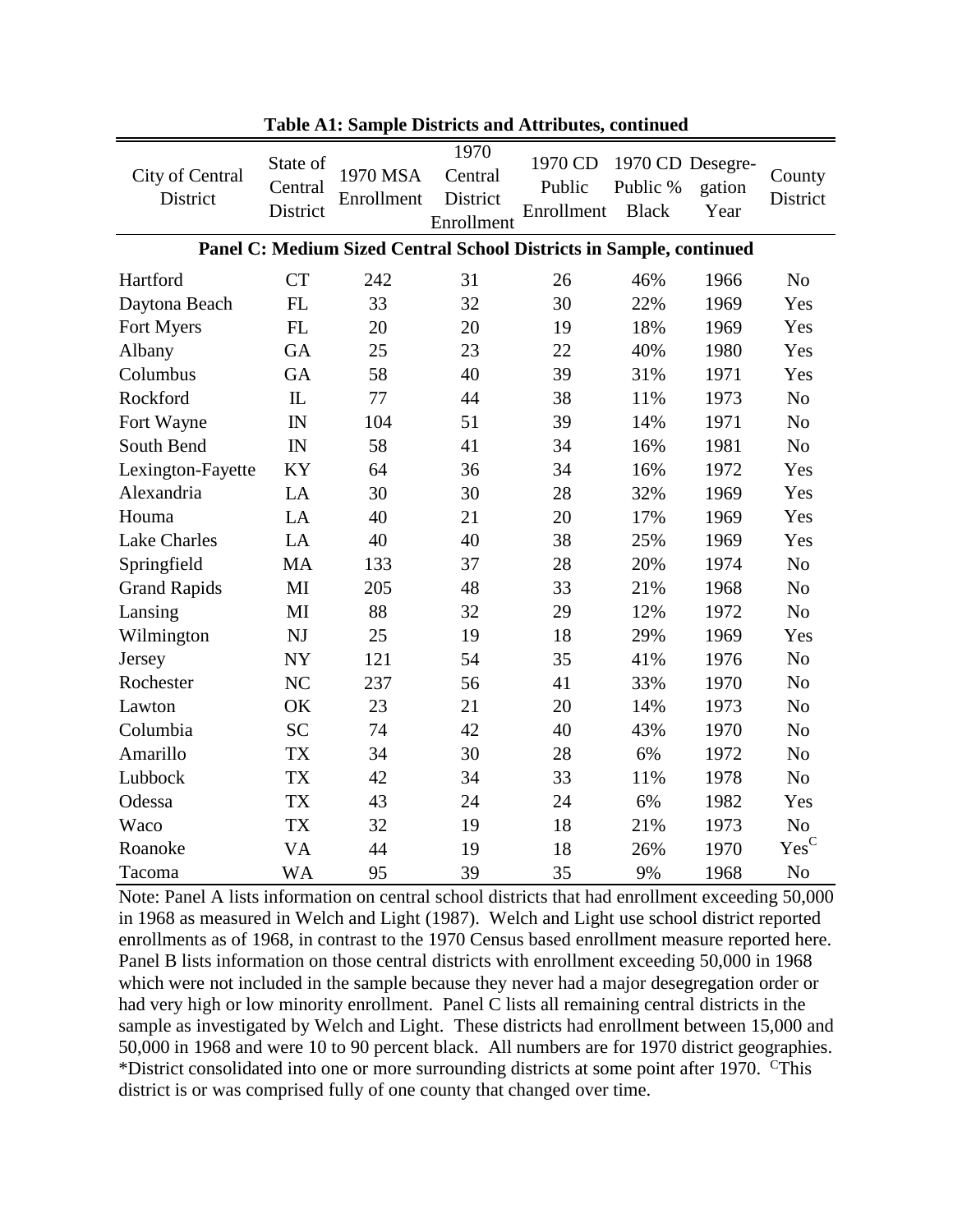|                                | In(white total<br>enrollment) | ln(black total<br>enrollment) |
|--------------------------------|-------------------------------|-------------------------------|
|                                | 1                             | $\overline{2}$                |
|                                | <b>Panel A: National</b>      |                               |
| <b>Desegregated</b>            | $-0.09**$                     |                               |
|                                | (0.04)                        |                               |
| Desegregated $(5+)$            |                               | $0.12***$                     |
|                                |                               | (0.03)                        |
|                                | <b>Panel B: Regional</b>      |                               |
| (Deseg)*(South)                | $-0.12**$                     |                               |
|                                | (0.06)                        |                               |
| (Deseg)*(Non-South)            | $-0.02$                       |                               |
|                                | (0.05)                        |                               |
| (Deseg $5+$ )*(South)          |                               | $-0.01$                       |
|                                |                               | (0.04)                        |
| $(Deseg 5+)*(Non-South)$       |                               | $0.18***$                     |
|                                |                               | (0.04)                        |
| <b>MSA &amp; Year-South FE</b> | X                             | X                             |

**Table A2: Impacts of Desegregation on Total Enrollment**

Note: See note to Table 2 for an explanation of the sample and variables.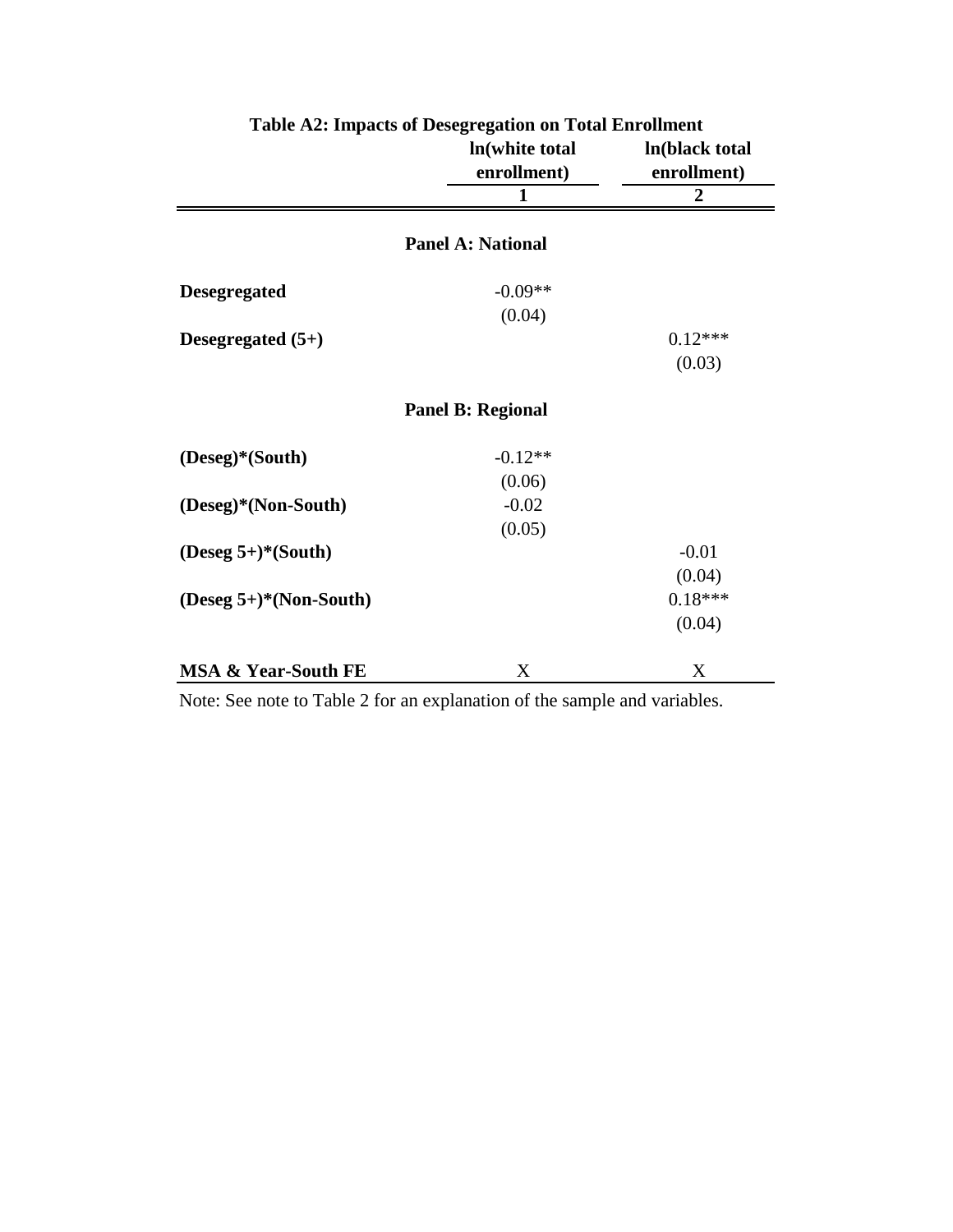|                                | ln(public)<br>enrollment) | ln(private<br>enrollment) | In(total<br>population) |  |
|--------------------------------|---------------------------|---------------------------|-------------------------|--|
|                                | $\mathbf{1}$              | $\overline{2}$            | 3                       |  |
|                                | <b>Panel A: Whites</b>    |                           |                         |  |
| (Deseg)*(South)                | $-0.02$                   | 0.09                      | $-0.04$                 |  |
|                                | (0.04)                    | (0.07)                    | (0.03)                  |  |
| (Deseg)*(Non-South)            | 0.00                      | 0.08                      | 0.02                    |  |
|                                | (0.03)                    | (0.08)                    | (0.03)                  |  |
|                                | <b>Panel B: Blacks</b>    |                           |                         |  |
| (Deseg)*(South)                | 0.00                      | $-0.43***$                | 0.01                    |  |
|                                | (0.02)                    | (0.16)                    | (0.02)                  |  |
| (Deseg)*(Non-South)            | $-0.13$                   | $-0.01$                   | $-0.10$                 |  |
|                                | (0.09)                    | (0.18)                    | (0.09)                  |  |
| $(Deseg 5+)*(South)$           | $-0.01$                   | $-0.33$                   | $-0.01$                 |  |
|                                | (0.03)                    | (0.24)                    | (0.04)                  |  |
| $(Deseg 5+)*(Non-South)$       | $0.14**$                  | $-0.06$                   | $0.08**$                |  |
|                                | (0.03)                    | (0.08)                    | (0.03)                  |  |
| <b>MSA &amp; Year-South FE</b> | X                         | X                         | X                       |  |

**Table A3: Impacts of Desegregation on MSA Level Outcomes**

Note: The unit of observation is the MSA; otherwise the sample is the same as used in Table 2. See note to Table 2 for an explanation of the sample and variables.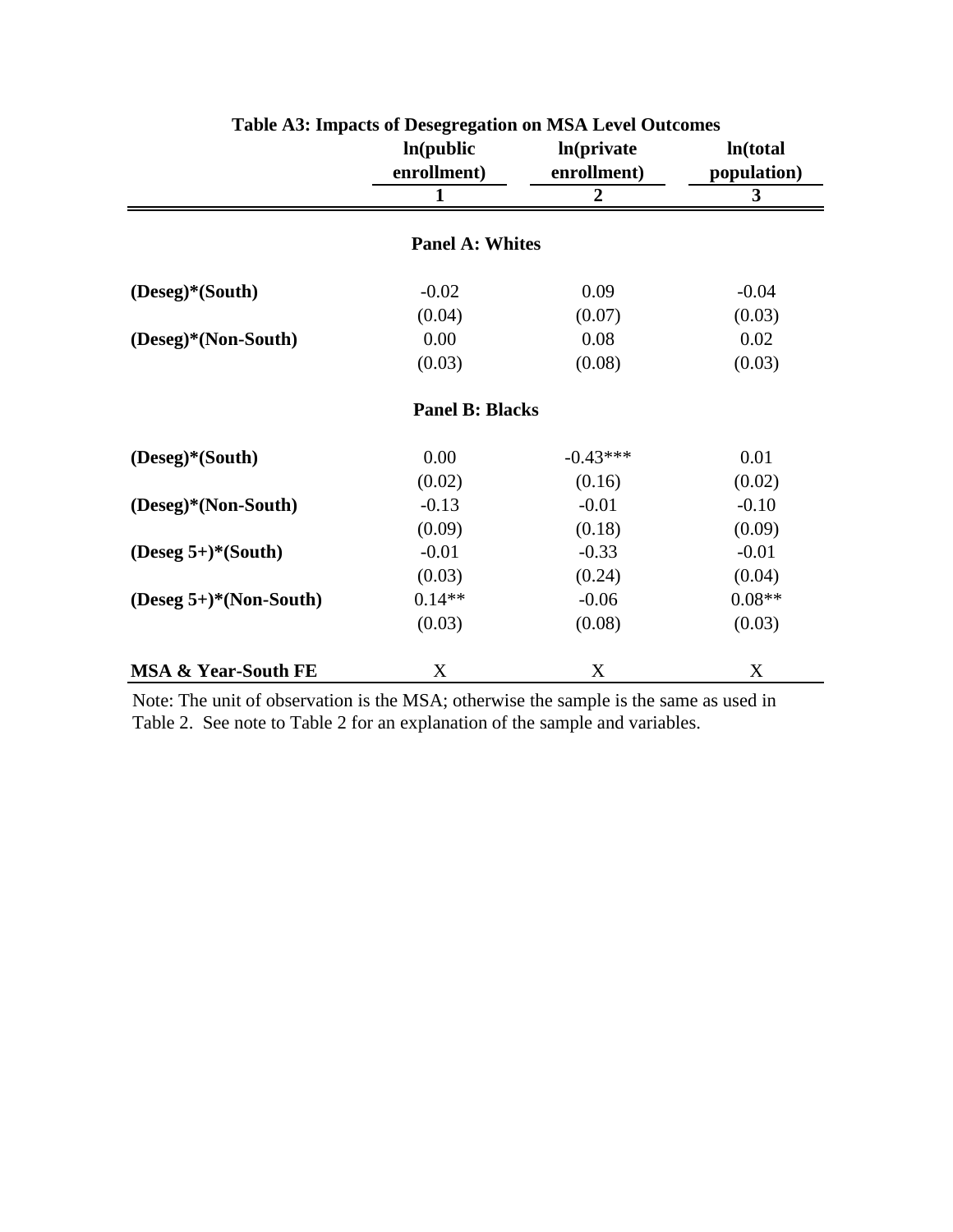

**Figure A1: Fraction White by Residential Location**

Note: Graph shows the average ratio of residential white to white plus black population as a function of CBD distance across metropolitan areas in our sample for which census tract data are available. The sample includes the 64 metropolitan areas with central districts that were tracted in 1960 and experienced major desegregation orders. Metropolitan areas with fewer than 6 suburban tracts in any year are excluded. Each metropolitan area is weighted equally at all locations on the graph. The horizontal axis shows locations indexed as the cumulative distribution functions of 1990 population with respect to CBD distance inside and outside of central districts.